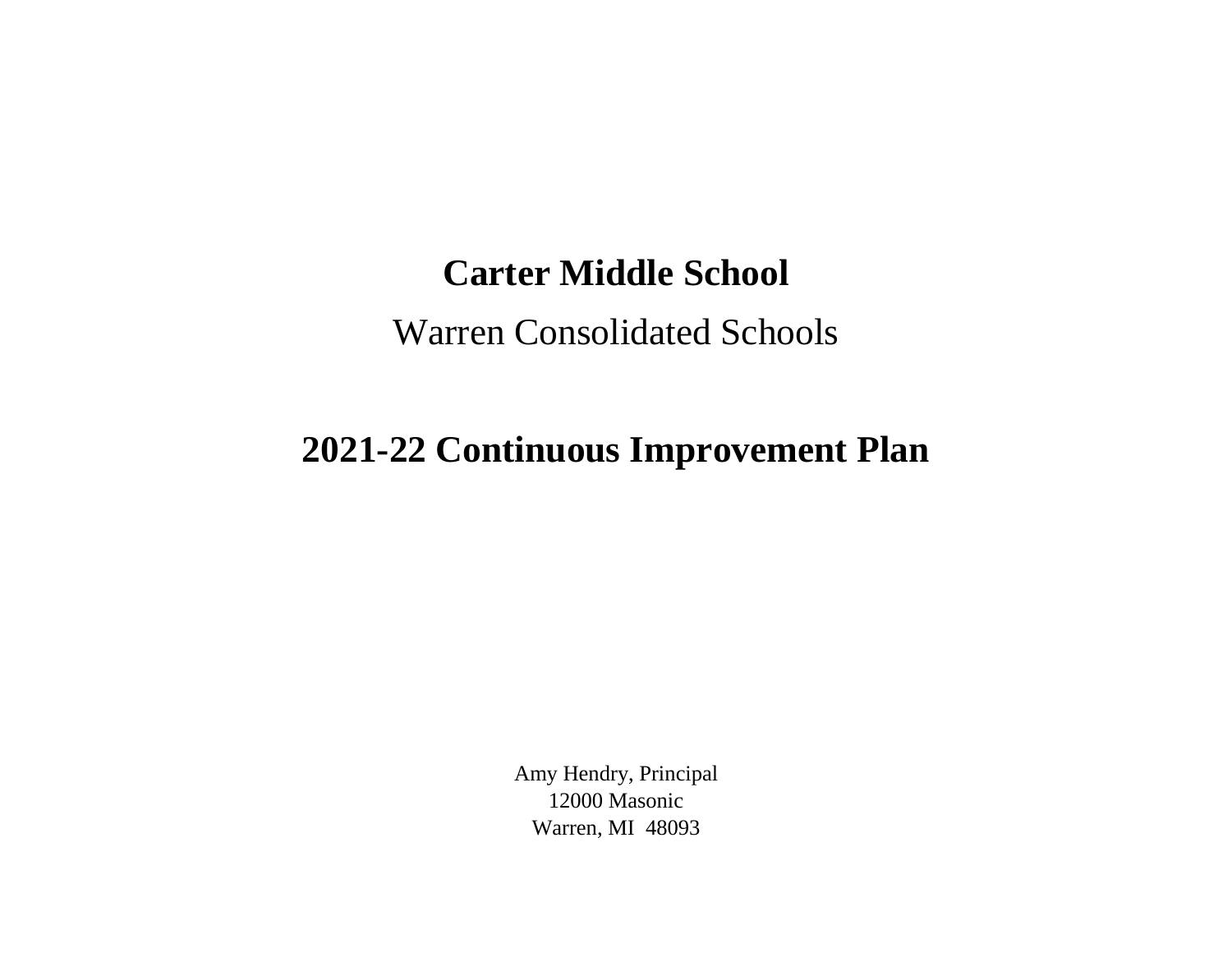**Using your building's data story and equity reflection, review your current improvement plan. Does this new information on equity lead to adjusting or adding any additional strategies or activities to your improvement plan? Indicate your goals below and any revisions for 2021-2022.**

| Goal 1                                         |                                                                                                                                                                                                                                                                                                                                                                                                                                                                                                                                                                                                                                                                                                                                                                                                                                                                                                                                                                                                                                                                                                                                                                                                                |  |
|------------------------------------------------|----------------------------------------------------------------------------------------------------------------------------------------------------------------------------------------------------------------------------------------------------------------------------------------------------------------------------------------------------------------------------------------------------------------------------------------------------------------------------------------------------------------------------------------------------------------------------------------------------------------------------------------------------------------------------------------------------------------------------------------------------------------------------------------------------------------------------------------------------------------------------------------------------------------------------------------------------------------------------------------------------------------------------------------------------------------------------------------------------------------------------------------------------------------------------------------------------------------|--|
| <b>SMART Goal Language</b>                     | 85% of All Students will demonstrate a proficiency in all strands in Mathematics by 06/30/2024 as measured by<br>Spring State Assessment.                                                                                                                                                                                                                                                                                                                                                                                                                                                                                                                                                                                                                                                                                                                                                                                                                                                                                                                                                                                                                                                                      |  |
|                                                |                                                                                                                                                                                                                                                                                                                                                                                                                                                                                                                                                                                                                                                                                                                                                                                                                                                                                                                                                                                                                                                                                                                                                                                                                |  |
| <b>Continuation Goal</b><br>(Yes or No)        | Yes                                                                                                                                                                                                                                                                                                                                                                                                                                                                                                                                                                                                                                                                                                                                                                                                                                                                                                                                                                                                                                                                                                                                                                                                            |  |
| <b>Additional Strategies</b>                   | Research-Based Strategies - ALL (Academic Language Learner) and CITW (Classroom Instruction That Works)<br>Carter staff will use research-based strategies (ALL/CITW) in their classroom instruction.<br>Category: Career and College Ready                                                                                                                                                                                                                                                                                                                                                                                                                                                                                                                                                                                                                                                                                                                                                                                                                                                                                                                                                                    |  |
| <b>Additional Activities</b><br>For Strategy 1 | Summarizing: Implement summarizing strategies in all classes.<br>$\bullet$<br>Instructional & Support Technology: Use Instructional technology resources including Microsoft Word, online<br>$\bullet$<br>formative assessment programs, Prezi, Power Point, Cornell Notes online, interactive white board, Quizlet,<br>Kahoot, and other resources to support classroom instruction and student achievement.<br>Tier I Teacher Training in ALL & CITW Strategies: Train Carter staff (6-8th grade) at PLC and staff meetings to<br>implement effective TIER I, II, and III academic language learner (ALL) & CITW strategies.<br>Tier I Monitor Implementation of ALL and CITW strategies: Administrators will monitor implementation of<br>ALL & CITW strategies with walk-throughs and program fidelity checks.<br>Tier I Evaluate effectiveness of strategies through Common Assessments: Staff will create common pre/post<br>unit assessments and utilize these tests to assess the effectiveness of ALL & CITW strategies.<br>Illustrative Math: Illustrative Math curriculum materials will be used to encourage student communication<br>and the development of problem solving and reasoning skills. |  |
| <b>Strategy 2</b>                              | Tiered Instructional Strategies - Staff will implement tiered, research-based instructional strategies to support<br>curriculum.<br>Category: Mathematics                                                                                                                                                                                                                                                                                                                                                                                                                                                                                                                                                                                                                                                                                                                                                                                                                                                                                                                                                                                                                                                      |  |
| <b>Activities for Strategy 2</b>               | Number Talks: Number Talk strategies will be introduced and reviewed during math warm-up.<br>$\bullet$<br>AddVantage Math Program/Math Recovery-Add+Vantage Math Recovery Program and progress monitoring<br>system will be used to provide skill building practice and progress monitoring for students in the bottom<br>30%.(See Budget)<br>Math Builder Class-District provided math program with focus on additional opportunities for the bottom<br>30%, non-proficient, and Title I students to received math instruction during the school day. AVMR- Number<br>Talks, and Math Journals. (See Budget)                                                                                                                                                                                                                                                                                                                                                                                                                                                                                                                                                                                                  |  |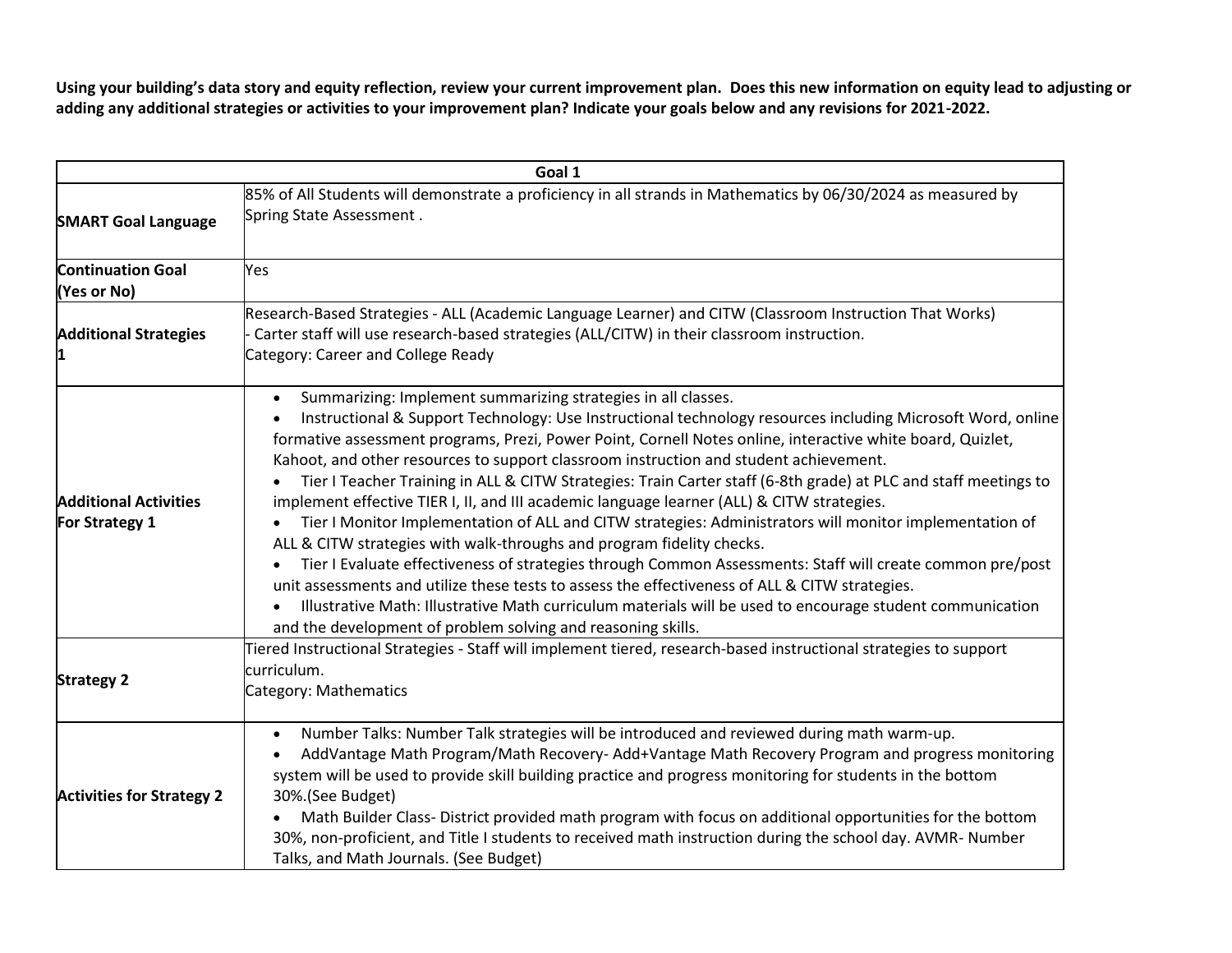| <b>Strategy 3</b>                                                             | Professional Learning Communities (PLC) - Carter staff will collaborate as a professional learning community to<br>strengthen the vertical and horizontal alignment between curriculum, instruction and assessment practices in all core<br>and elective content areas.<br>Category: Mathematics                                                                                                                                                                                                                                                                                                                                                             |
|-------------------------------------------------------------------------------|--------------------------------------------------------------------------------------------------------------------------------------------------------------------------------------------------------------------------------------------------------------------------------------------------------------------------------------------------------------------------------------------------------------------------------------------------------------------------------------------------------------------------------------------------------------------------------------------------------------------------------------------------------------|
| <b>Activities for Strategy 3</b>                                              | Instructional Learning Cycle (ILC) Meetings: Staff will implement effective instruction by participating in<br>$\bullet$<br>preplanning, instructional planning and follow-up. (See Budget)<br>District Professional Development: Staff will attend District Professional Development to assist in MTSS<br>(Multi-Tiered System of Support), ILC (Building & District Common Assessments), and data<br>monitoring/analysis. (See Budget)<br>Implement MTSS Intervention Meetings (Quarterly): Staff will participate in consultation and coaching on<br>positive behavioral and academic interventions for individualized support for students. (See Budget) |
| <b>Strategy 4</b>                                                             | Family Engagement - District staff will support district and school family engagement programs.<br>Category: School Culture                                                                                                                                                                                                                                                                                                                                                                                                                                                                                                                                  |
| <b>Activities for Strategy 4</b>                                              | Award ceremonies- Students are recognized for achievements in content areas throughout the year. (See<br>$\bullet$<br>Budget)<br>Title I Parent Nights and Field Trip Invitation- Parents and students are invited to attend after-school<br>workshops to support academic learning. Parents and students are invited to attend a curriculum-based field trip<br>together. The trip is paid for by the school. (See Budget)                                                                                                                                                                                                                                  |
| <b>Title I Funding Source</b><br><b>Update (must match Title</b><br>I budget) |                                                                                                                                                                                                                                                                                                                                                                                                                                                                                                                                                                                                                                                              |
| <b>Other Funding Sources</b><br><b>Update</b>                                 |                                                                                                                                                                                                                                                                                                                                                                                                                                                                                                                                                                                                                                                              |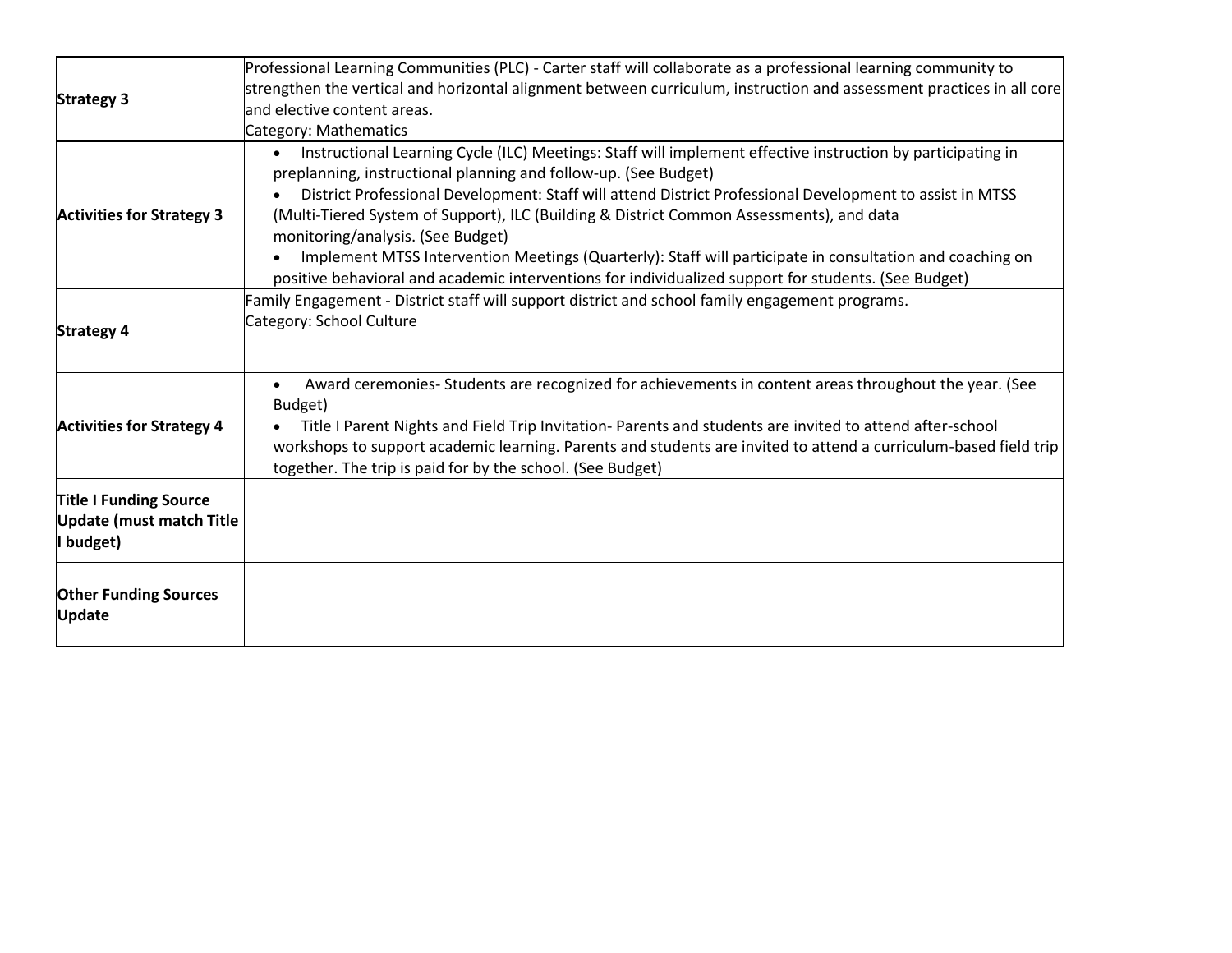|                                                | Goal 2                                                                                                                                                                                                                                                                                                                                                                                                                                                                                                                                                                                                                                                                                                                                                                                                                                                                                                                                                                                                                                                                                                                                                                                                                                           |
|------------------------------------------------|--------------------------------------------------------------------------------------------------------------------------------------------------------------------------------------------------------------------------------------------------------------------------------------------------------------------------------------------------------------------------------------------------------------------------------------------------------------------------------------------------------------------------------------------------------------------------------------------------------------------------------------------------------------------------------------------------------------------------------------------------------------------------------------------------------------------------------------------------------------------------------------------------------------------------------------------------------------------------------------------------------------------------------------------------------------------------------------------------------------------------------------------------------------------------------------------------------------------------------------------------|
| <b>SMART Goal Language</b>                     | 85% of All Students will demonstrate a proficiency in reading in English Language Arts by 06/30/2024 as measured by<br>Spring State Assessment.                                                                                                                                                                                                                                                                                                                                                                                                                                                                                                                                                                                                                                                                                                                                                                                                                                                                                                                                                                                                                                                                                                  |
| <b>Continuation Goal</b><br>(Yes or No)        | Yes                                                                                                                                                                                                                                                                                                                                                                                                                                                                                                                                                                                                                                                                                                                                                                                                                                                                                                                                                                                                                                                                                                                                                                                                                                              |
| <b>Additional Strategies</b>                   | Research-Based Strategies - ALL (Academic Language Learner) and CITW (Classroom Instruction That Works) - Carter staff<br>will use research-based strategies (ALL/CITW) in their classroom instruction.<br>Category: Career and College Ready                                                                                                                                                                                                                                                                                                                                                                                                                                                                                                                                                                                                                                                                                                                                                                                                                                                                                                                                                                                                    |
| <b>Additional Activities</b><br>For Strategy 1 | Notetaking with Text-Structures: Implement note-taking strategies using text structures in all classes.<br>Summarizing: Implement summarizing strategies in all classes.<br>Instructional & Support Technology: Use Instructional technology resources including Microsoft Word, online<br>formative assessment programs, Prezi, Power Point, Cornell Notes online, interactive white board, Quizlet, Kahoot,<br>and other resources to support classroom instruction and student achievement.<br>Graphic Organizers: The use of graphic organizers will provide a research-based framework of strategies to<br>improve instruction and student achievement.<br>Tier I Teacher Training ALL & CITW Strategies: Train Staff 6-8th grade, at PLC and Staff Meetings to implement<br>effective TIER I, II, and III academic language learner (ALL) & CITW strategies.<br>Tier I Monitor Implementation of ALL and CITW strategies: Monitor implementation of ALL & CITW strategies with<br>walkthroughs and program fidelity checks.<br>Tier I Evaluate effectiveness of strategies through Common Assessments: Staff will create common pre/post unit<br>assessments and utilize these tests to assess the effectiveness of ALL & CITW strategies. |
| <b>Strategy 2</b>                              | Tiered Instructional Strategies - Staff will implement tiered, research-based instructional strategies to support the<br>curriculum.<br>Category: English/Language Arts                                                                                                                                                                                                                                                                                                                                                                                                                                                                                                                                                                                                                                                                                                                                                                                                                                                                                                                                                                                                                                                                          |
| <b>Activities for Strategy 2</b>               | Directed Guided Reading in Informational Text: Teacher instructs students in a small group setting: inferential<br>questioning and text-evidence responses.<br>Adolescent Critical Reading Intervention (ACRI) Builder Class: Staff will provide supplemental reading instruction to<br>identified, at-risk students using the ACRI protocol one hour daily for one semester. (See Budget)<br>Corrective Reading Class: Staff will provide intensive reading decoding instruction to identified, at-risk students<br>using the Corrective Reading program one hour daily. (See Budget)<br>Oakland MAISA Writing Units: All students will utilize writing units to develop structured paragraphs and essays<br>that cover six models of writing                                                                                                                                                                                                                                                                                                                                                                                                                                                                                                   |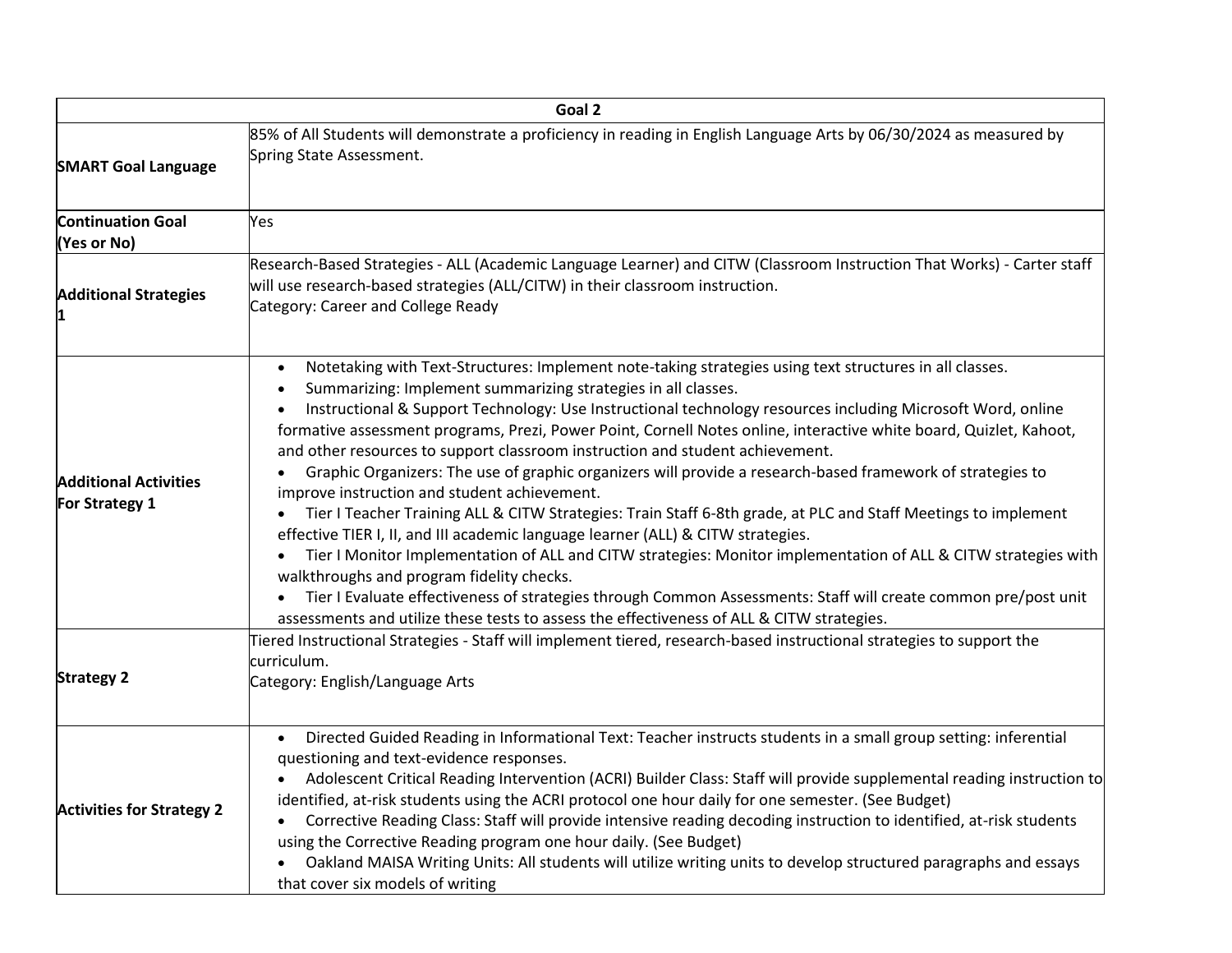|                                                                               | Writers Workshop: Carter ELA staff will implement a Writers Workshop model, which includes writing mini-<br>lessons, independent writing, language instruction, and writing pieces of varying lengths. This writing will help<br>students identify quality organization and improve idea development.                                                                                                                                                                                                                                                                                                                                                      |
|-------------------------------------------------------------------------------|------------------------------------------------------------------------------------------------------------------------------------------------------------------------------------------------------------------------------------------------------------------------------------------------------------------------------------------------------------------------------------------------------------------------------------------------------------------------------------------------------------------------------------------------------------------------------------------------------------------------------------------------------------|
| <b>Strategy 3</b>                                                             | Professional Learning Communities (PLC) - Staff will collaborate as a professional learning community to strengthen the<br>vertical and horizontal alignment between curriculum, instruction and assessment practices in all core and elective<br>content areas.<br>Category: English/Language Arts                                                                                                                                                                                                                                                                                                                                                        |
| <b>Activities for Strategy 3</b>                                              | Instructional Learning Cycle (ILC) Meetings: Staff will implement effective instruction by participating in<br>$\bullet$<br>preplanning, instructional planning and follow-up. (See Budget)<br>District Professional Development: Staff will attend District Professional Development to assist in MTSS (Multi-<br>Tiered System of Support), ILC (Building & District Common Assessments), and data monitoring/analysis. (See Budget)<br>Implement MTSS Intervention Meetings (Quarterly): Staff will participate in consultation and coaching on positive<br>behavioral and academic interventions for individualized support for students. (See Budget) |
| <b>Strategy 4</b>                                                             | Family Engagement - District staff will support district and school family engagement programs.<br>Category: School Culture                                                                                                                                                                                                                                                                                                                                                                                                                                                                                                                                |
| <b>Activities for Strategy 4</b>                                              | Award ceremonies: Students are recognized for achievements in content areas throughout the year. (See Budget)<br>Title I Parent Nights and Field Trip Invitation: Parents and students are invited to attend after school workshops to<br>support academic learning. Parents and students are invited to attend a curriculum-based field trip together. Trip is<br>paid for by the school. (See Budget)                                                                                                                                                                                                                                                    |
| <b>Title I Funding Source</b><br><b>Update (must match Title I</b><br>budget) |                                                                                                                                                                                                                                                                                                                                                                                                                                                                                                                                                                                                                                                            |
| <b>Other Funding Sources</b><br><b>Update</b>                                 |                                                                                                                                                                                                                                                                                                                                                                                                                                                                                                                                                                                                                                                            |